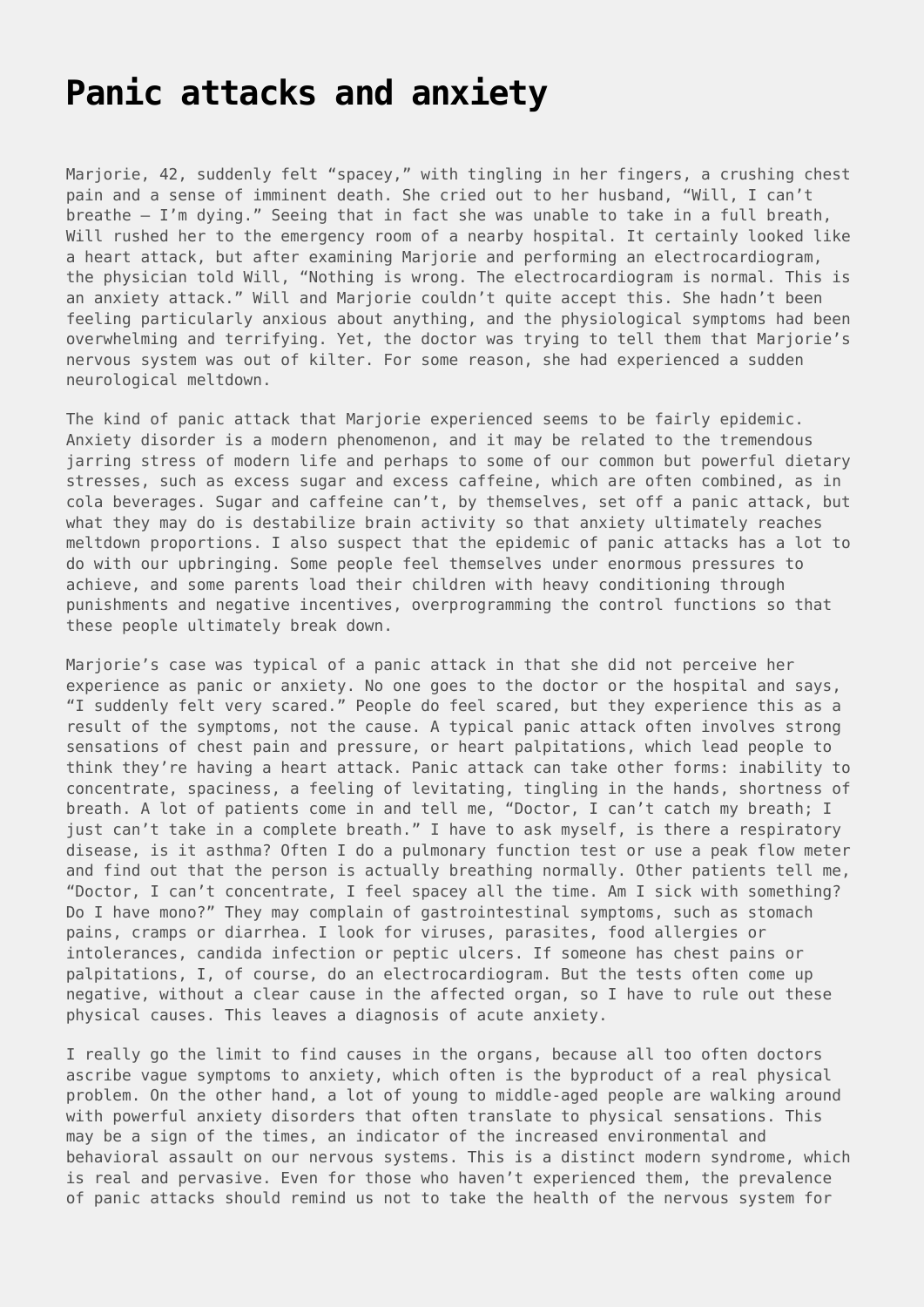granted.

People often resist or deny a diagnosis of panic attack. Some people cling to their physical symptoms, convinced that they are pointing to a heart problem or something similar. They have trouble believing that it's actually the nervous system that is causing the symptoms. They may feel that there's a stigma attached to the diagnosis of panic attack, as there often is to mental illness–that it's somehow humiliating or implies cowardice, moral failure or weakness of character. They're afraid I'm telling them that it's all in their mind.

But it's not really like mental illness or delusion — it's as if your whole body is being jolted with electricity, with nervous impulses gone out of control in a kind of short circuit or feedback loop. It's like an involuntary discharge of the autonomic nervous system–a strictly physiological response that is not subject to your mental control or caused by your thinking process. In fact, people sometimes say that they were feeling very calm before an attack, or not thinking about anything particularly stressful or emotionally jarring. Sometimes they protest that it can't be "nerves" because they weren't really under stress that day. But it doesn't necessarily take a stressful incident to set off a panic attack. Rather, stress to the nervous system builds up gradually, over a long time, and finally reaches a limit and spills over in a sudden overload. A similar thing can happen in some people with heart problems–a nerve network in the heart muscle can suddenly start to generate amplified signals, in a kind of neurological feedback loop. This can go haywire and cause fibrillation: the heart stops beating rhythmically and just vibrates. Panic attack is a true physiological syndrome, which people should accept and take constructive steps to correct.

In fact, there are some indications that certain congenital conditions may predispose some people to having panic attacks. For example, some people have a fairly common congenital heart condition called mitral valve prolapse. This is a congenital anomaly in a heart valve that causes a heart murmur and sometimes causes palpitations that can trigger panic attack. These people's nervous systems may simply be wired in a more "hair-trigger" fashion, predisposing them to a whole array of physiological syndromes, including panic attacks, weird chest sensations, palpitations, irritable bowel syndrome, migraines and others.

## **Treating panic syndrome**

As panic syndrome has become more frequently diagnosed, the number of specialized hospital clinics and support groups devoted to the problem has grown. They publish informational brochures and propose conventional treatment protocols that include drug therapy and counseling. The first line of treatment may be the use of a tranquilizer just to reduce the immediate overactive nervous response so that more long-term therapy can begin. Antidepressants may be used if the physician believes that the anxiety may have its root in depression.

Unfortunately, some of the drugs used to treat anxiety have an addictive component and this is one of the risks of conventional treatment. If judiciously used, these medications can be very helpful, but all too frequently doctors have overprescribed them to the point of inducing dependency or true addiction. The most popular antianxiety drugs–Xanax, Valium, Klonopin and Ativan–all have addiction potential. It's not uncommon for patients to start taking them, find that their anxiety symptoms are reduced, and try to taper off only to find that the anxiety comes back. And Prozac, an effective antidepressant, actually leads to a slightly stimulated or hyped-up condition, sometimes causing sleeplessness or anxiety. Then antianxiety drugs are often prescribed to "take the edge off," setting up the patient for multiple-drug dependency. So in the long run, we really need to develop a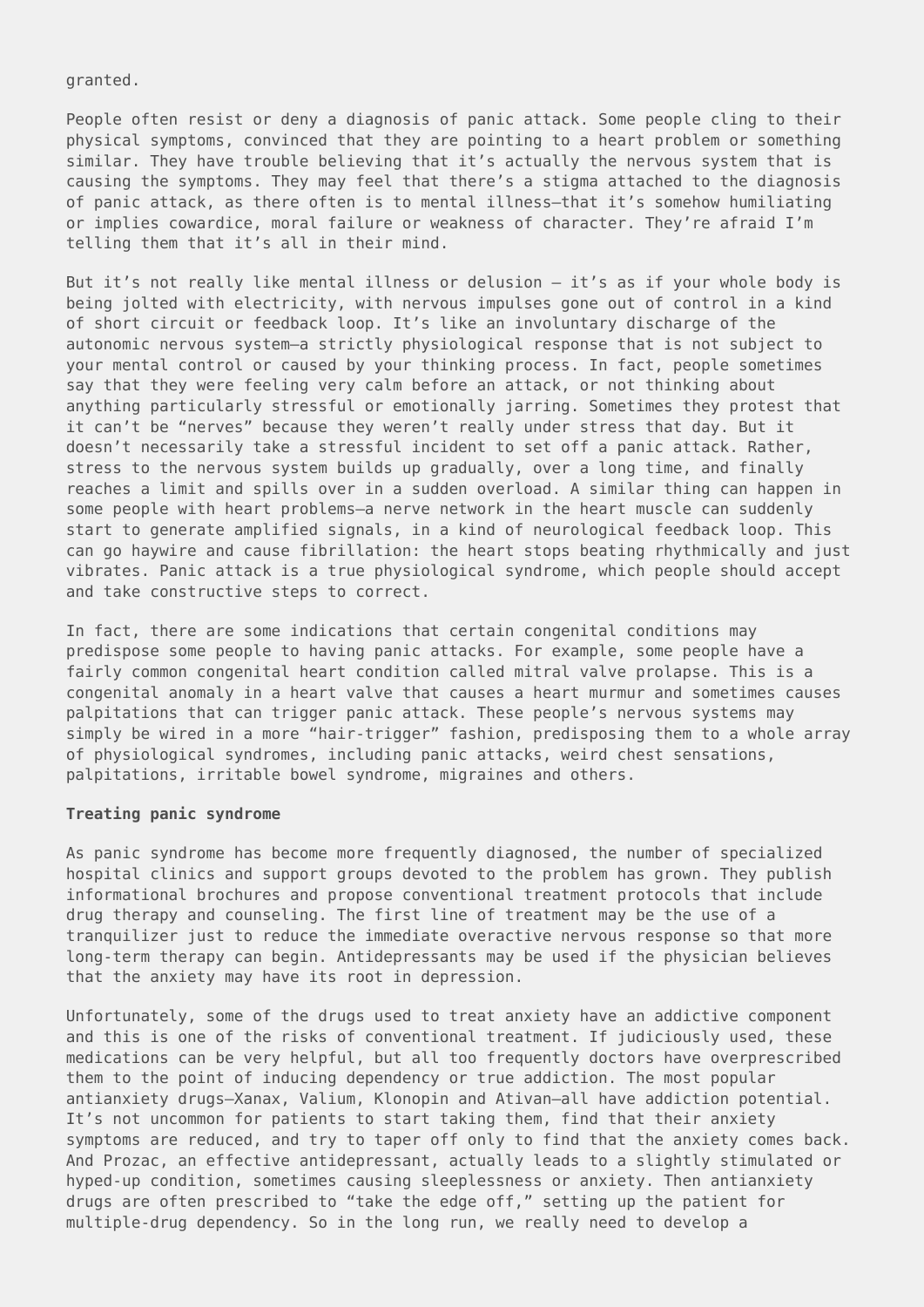nonpharmacological approach.

Since drug therapy is generally only a stopgap, we have to look at cognitive and behavior strategies and especially nutritional strategies. I do recommend some kind of behavioral practice, whether it's yoga, tai chi, meditation or Dr. Herbert Benson's "relaxation response." In my own practice, I've found nutritional therapy an important aspect of treatment. This includes limiting the intake of sugar, alcohol, caffeine and sometimes drugs and also providing the necessary vitamins and nutrients that may be undersupplied in the diet.

To treat panic syndrome, I first get my patients to cut out coffee, tea and cola drinks and start a stress reduction program. I do a glucose tolerance test to check blood sugar levels and how they vary in response to eating. I sometimes measure blood levels of adrenaline. Sometimes there is a tremendous outpouring of adrenaline, precisely where blood sugar levels bottom out, and this is when patients have the symptoms of panic attack. It's normal for the body to release stimulating hormones such as adrenaline when blood sugar is low–this prevents fainting and a dangerous drop in blood pressure.

Panic syndrome is especially common in people who have used cocaine or other stimulants. The jarring nature of the cocaine high seems to destabilize the nervous system and set the stage for neurological reverberations that continue even after withdrawal from the drug. But even milder stimulants can throw off the neurological balance in some individuals, especially with long-term use. The relationship is not one of simple cause and effect–you don't have a cup of coffee and become enraged or go into panic. But these stimulants can put the nervous system into a constant keyed-up state of alert. You can feel fine and enjoy being alert and active, but over weeks or months of steady use you can suddenly reach a threshold where continued use or an outside stimulus can make it all spill over and shift you into having psychological or neurological symptoms. And you wouldn't necessarily connect the symptoms with coffee because you've been drinking it for months or years.

Alan, one of my patients who taught in a university sociology department, told me he had gotten into a habit of drinking tea from a thermos throughout the long hours of his workday, which involved a long commute by car, teaching several classes, planning budgets, going to meetings and advising students on special projects. One fall semester, he found himself getting into frequent hysterical rages over next to nothing — at other drivers on the highway and his wife, students, and colleagues. Afterward, he'd be left shaking, hyped-up and easily set off again by another petty annoyance or frustration. He was very disturbed by this but thought it was due to his long hours and stresses at work.

At about the same time, he started having chronic stomach pains. Fearing an ulcer, he stopped drinking tea and cut out all caffeine from his diet. He was amazed to discover that his mood changed completely — no more rages, no more constant impatience, no more hysterical responses. After a month or two of cold turkey, he found he could permit himself two to three cups of coffee or tea a day without serious side effects. But everyone's individual response is different. Some find that even a single cup a day winds them up too tight.

Nutrition therapy also can play an important role in treating panic disorder. Thiamine (vitamin B1) and magnesium are especially useful.

## **Vitamin B1 (thiamine)**

Dr. Derrick Lonsdale, a colleague of mine, has advanced the theory that certain people with neurological symptoms may have unrecognized borderline vitamin B1